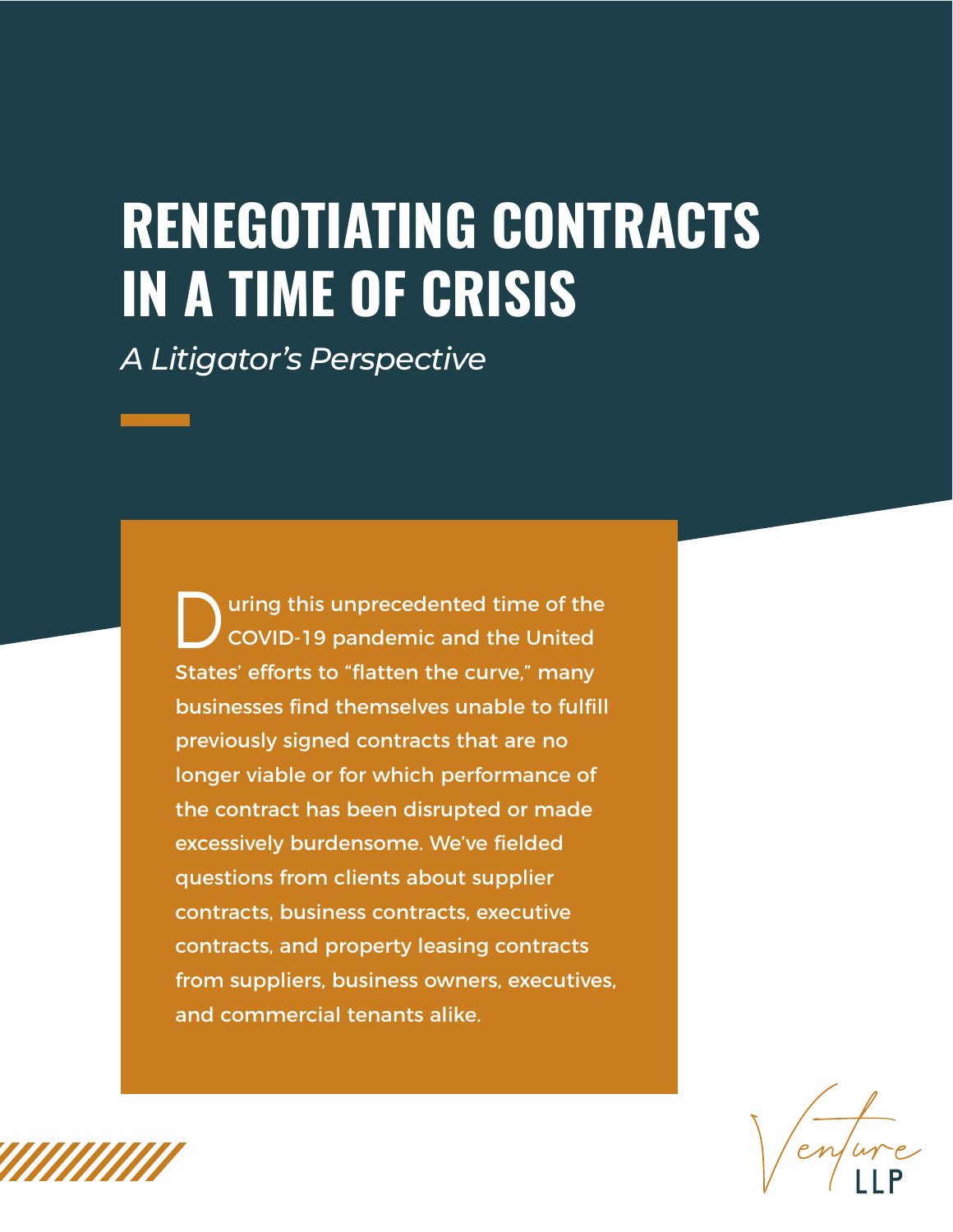

While our advice differs based on the specific factual circumstances of each client, the starting point and next steps are almost always the same:

## **Be Human.**

Reach out to the other side over the phone or set up a videoconference to have a personal and authentic conversation about your unique situation. Express your desire to work together and come up with a reasonable, workable solution.

### **Attempt Compromise.**

A workable solution when one party has become unable to fulfill a certain term of the contract is often to modify or amend the contract. Why? Because it's beneficial for both parties. For the party trying to enforce the contract—if you press too hard and want to commence legal action, you won't be able to file a complaint because many courts are currently closed, with an exception for emergency hearings<sup>1</sup>. So, take the time to work out a solution. For those seeking to get out of the contract—you cannot just throw caution to the wind and terminate a contract without proper legal grounds, thinking that COVID-19 is an absolute excuse to performance. If you do this, you are just asking for a lawsuit in a few months when things calm down.

<sup>1</sup> On March 23, 2020, the Chief Justice of California Tani G. Cantil-Sakauye signed a statewide order to suspend and continue all jury trials for sixty days. Then, on April 3, 2020, The Honorable Lorna A. Alksne, Presiding Judge of the San Diego Superior Court, signed a general order extending the closure of all San Diego county courthouses and courtrooms until April 30, 2020. With the exception of timesensitive, essential functions, all matters will be continued and reset until after April 30, 2020.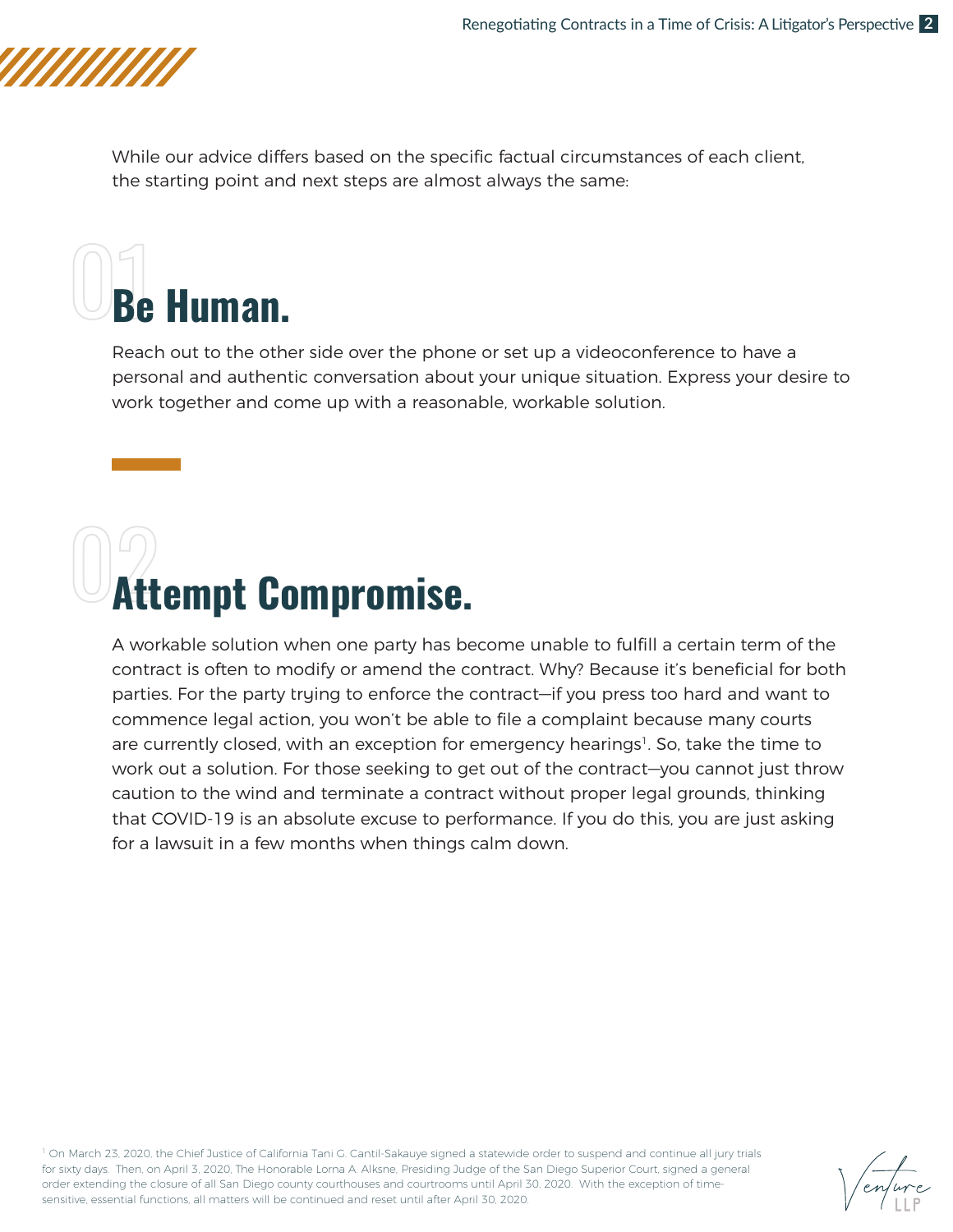## **Advocate.**

Bring forth your arguments for why a modification or amendment to the contract is the best solution. For a party seeking to excuse performance, the following arguments are worth considering:

### *Force Majeure*

A force majeure clause is a mechanism contracting parties use to allocate risk and mitigate the effects of certain events outside of the control of each party. You will often see reference to war, an "Act of God," or an unavoidable or inevitable accident in these clauses. "The test is whether under the particular circumstance there was such an insuperable interference occurring without the party's intervention as could not have been prevented by the exercise of prudence, diligence and care."<sup>2</sup> However, a mere increase in expense or an inconvenience does not excuse performance of an obligation under the contract. There must be "extreme and unreasonable difficulty, expense, injury or loss involved."3

### *Impossibility/Impracticality*

In California, "a thing is impossible in legal contemplation when it is not practicable; and a thing is impracticable when it can only be done at an excessive and unreasonable cost."4 The impossibility must not exist at the time the agreement was made. Further, a party's performance may not be excused "simply because it is more costly than anticipated or results in a loss."<sup>5</sup> Literal impossibility of performance is not required, but the party looking to be excused must show that performance of the contract "require[s] excessive and unreasonable expense" for this defense to apply.<sup>6</sup>

### *Frustration of Purpose*

The defense of frustration of purpose applies when performance of the contract is admittedly possible, but the anticipated value of the performance to the party seeking to be excused has been destroyed by an unexpected event that causes "an actual but not literal failure of consideration."7 Courts have required a promisor seeking to excuse his performance to prove that the risk of the frustrating event was not reasonably

172 Cal. 289, 293.

5 *Id.*



<sup>2</sup> *Pacific Vegetable Oil Corp. v. C.S.T., Ltd.* (1946) 29 Cal.2d 288, 238.

<sup>3</sup> *Butler v. Nepple* (1960) 54 Cal.2d 589, 599, citing *Oosten v. Hay Haulers etc. Union* (1955) 45 Cal.2d 784, 788.

<sup>4</sup> *Habitat Tr. for Wildlife, Inc. v. City of Rancho Cucamonga* (2009) 175 Cal.App.4th 1306, 1336, citing *Mineral Park Land Co. v. Howard* (1916)

<sup>6</sup> *Id.* citing *City of Vernon v. City of Los Angeles* (1955) 45 Cal.2d 710, 717.

<sup>7</sup> *Lloyd v. Murphy* (1944) 25 Cal.2d 48, 53 (internal citations omitted).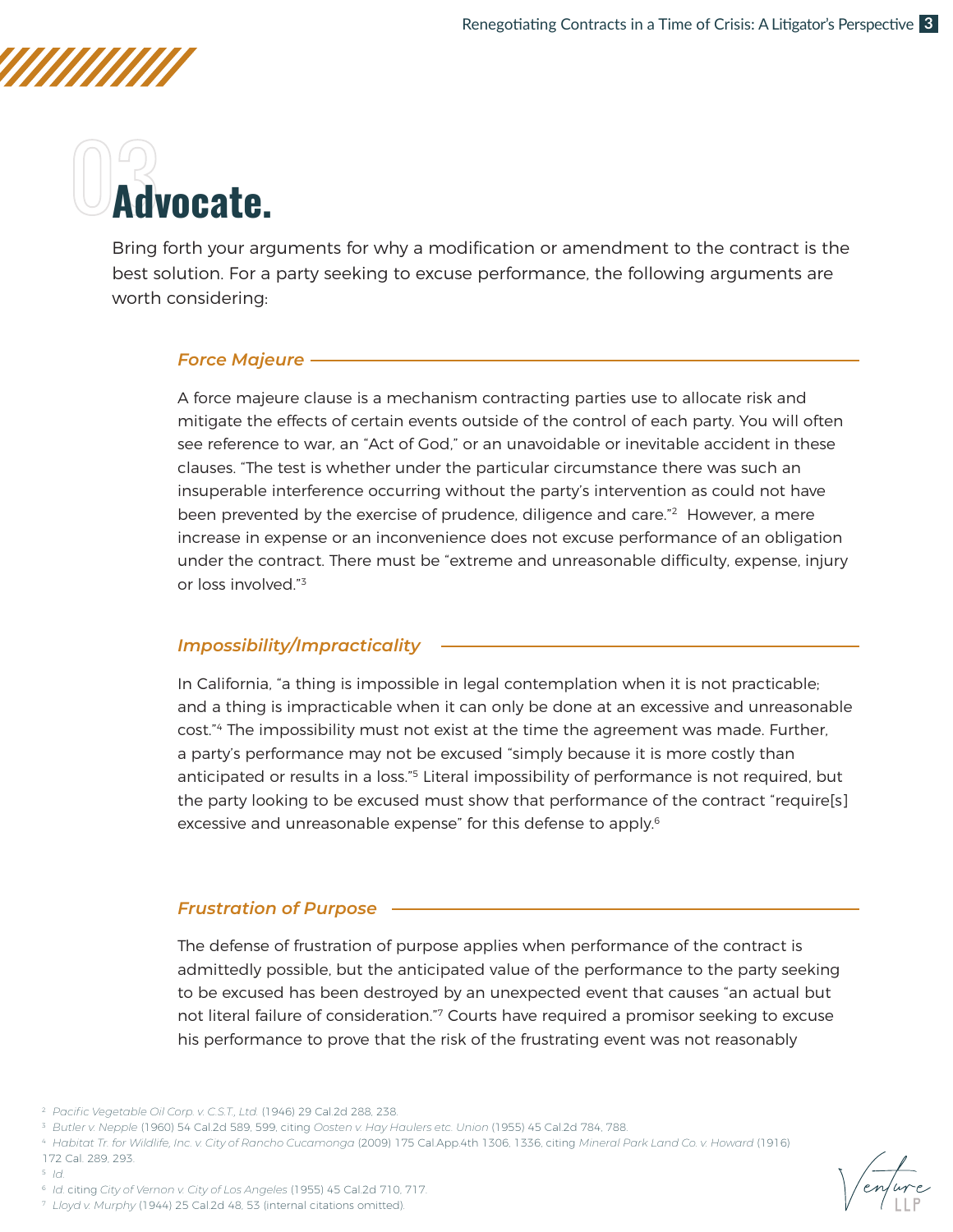### **Advocate (continued)**

### *Frustration of Purpose (continued)*

foreseeable and that the value of counter-performance is totally or nearly totally destroyed.<sup>8</sup> Thus, frustration of purpose is no defense "if it was foreseeable or controllable by the promisor, or if counter-performance remains valuable."<sup>9</sup> Contracts in California are adjudged in light of the "relation of the parties, terms of the contract, and circumstances surrounding this formation . . . to determine whether it can be fairly inferred that the risk of the event that has supervened to cause the alleged frustration was not reasonably foreseeable."10

### *Unconscionability*

Unconscionability is a defense to the enforcement of an entire contract or particular provisions of a contract.<sup>11</sup> "Unconscionability has generally been recognized to include an absence of meaningful choice on the part of one of the parties together with contract terms which are unreasonably favorable to the other party.<sup>"12</sup> Courts consider both procedural unconscionability and substantive unconscionability when determining if a contract is unconscionable.13 The procedural element of unconscionability is concerned with "the circumstances of contract negotiation and formation, focusing on oppression and surprise due to unequal bargaining power. In contrast, the substantive element is concerned with the fairness of the agreement's actual terms and assesses whether they are overly harsh or one-sided."14

### *Fraud in the Inducement*

If you feel like you were unlawfully persuaded into entering a contract, consider the claim for fraud in the inducement. A person or company making a claim for fraud in the inducement must prove the following elements: (a) a misrepresentation (false representation, concealment, or on disclosure); (b) scienter or knowledge of its falsity; (c) intent to defraud, i.e., to induce reliance; (d) justifiable reliance; and (e) resulting damage.15 One of the remedies for fraud in the inducement is rescission of contract. "Rescission extinguishes the contract (Civ. Code, § 1688), terminates further liability, and restores the parties to their former positions by requiring them to return whatever consideration they have received."16

11 Civ. C. § 1670.5(a).

- omitted).
- 13 *Id.* at pp. 1346-1347.



15 *Lazar v. Superior Court* (1996) 12 Cal.4th 631, 638.



<sup>8</sup> *Id.* at p. 54.

<sup>9</sup> *Id.*

<sup>10</sup> *Id.*

<sup>&</sup>lt;sup>12</sup> Grand Prospect Partners, L.P. v. Ross Dress for Less, Inc. (2015) 232 Cal.App.4th 1332, 1346 (internal quotations and citation

<sup>16</sup> *Sharabianlou v. Karp* (2020) 181 Cal.App.4th 1133, 1145.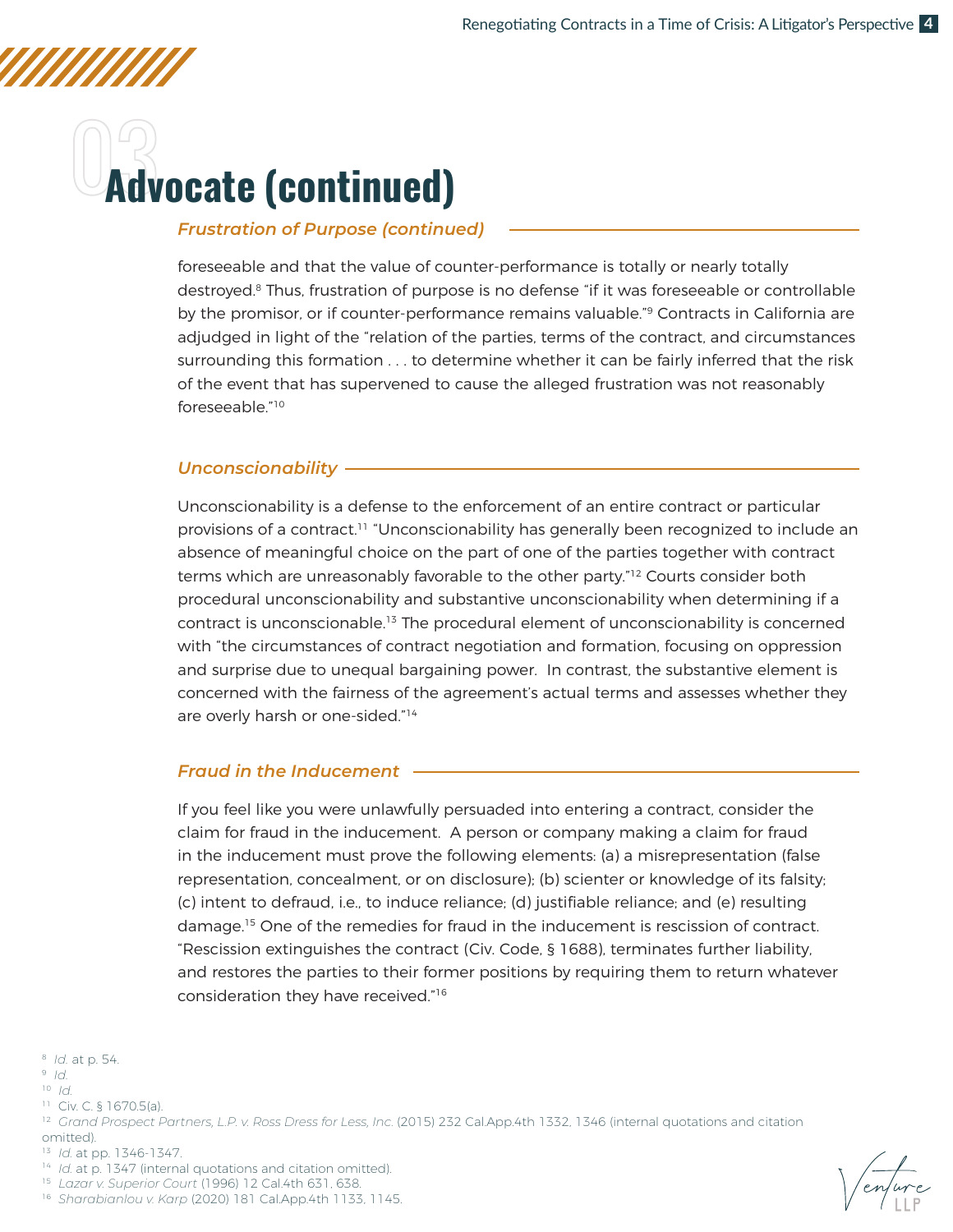## **Advocate (continued)**

### *Condition Precedent*

A condition precedent is either an act of a party that must be performed, or a certain event that must take place before contractual rights accrue or a contractual duty arises.<sup>17</sup> "Under the law of contracts, parties may expressly agree that a right or duty is conditional upon the occurrence or nonoccurrence of an act or event.<sup>"18</sup> Conditions precedent can excuse the entire contract or just the condition, depending on the circumstances.<sup>19</sup>



If one-on-one negotiation fails, you still have the option of video-based mediation.<sup>20</sup> Mediation is much less expensive than full-on litigation and can often result in the parties coming to a reasonable agreement.



A party delivering goods or services without having received collateral may now be faced with a customer who cannot pay. We've heard a variety of explanations, including, that the customer will pay when they get paid. In such a scenario, a reasonable workout could include entering into a Security Agreement with the other party. Such a Security Agreement could be based on the good provided, expected accounts receivable payments by a third party, or both. Not only does this provide reasonable relief and assurances for both parties, but it protects the company that has already provided the good from the customer filing for bankruptcy, since secure claims have priority in a bankruptcy proceeding.



- 18 *Id.*
- 19 *See, e.g., Rains v. Arnett* (1961) 189 Cal.App.2d 337, 347-348.
- 20 See https://www.judicatewest.com//Newsroom/NewsroomArticle/170, https://www.jamsadr.com/coronavirus.